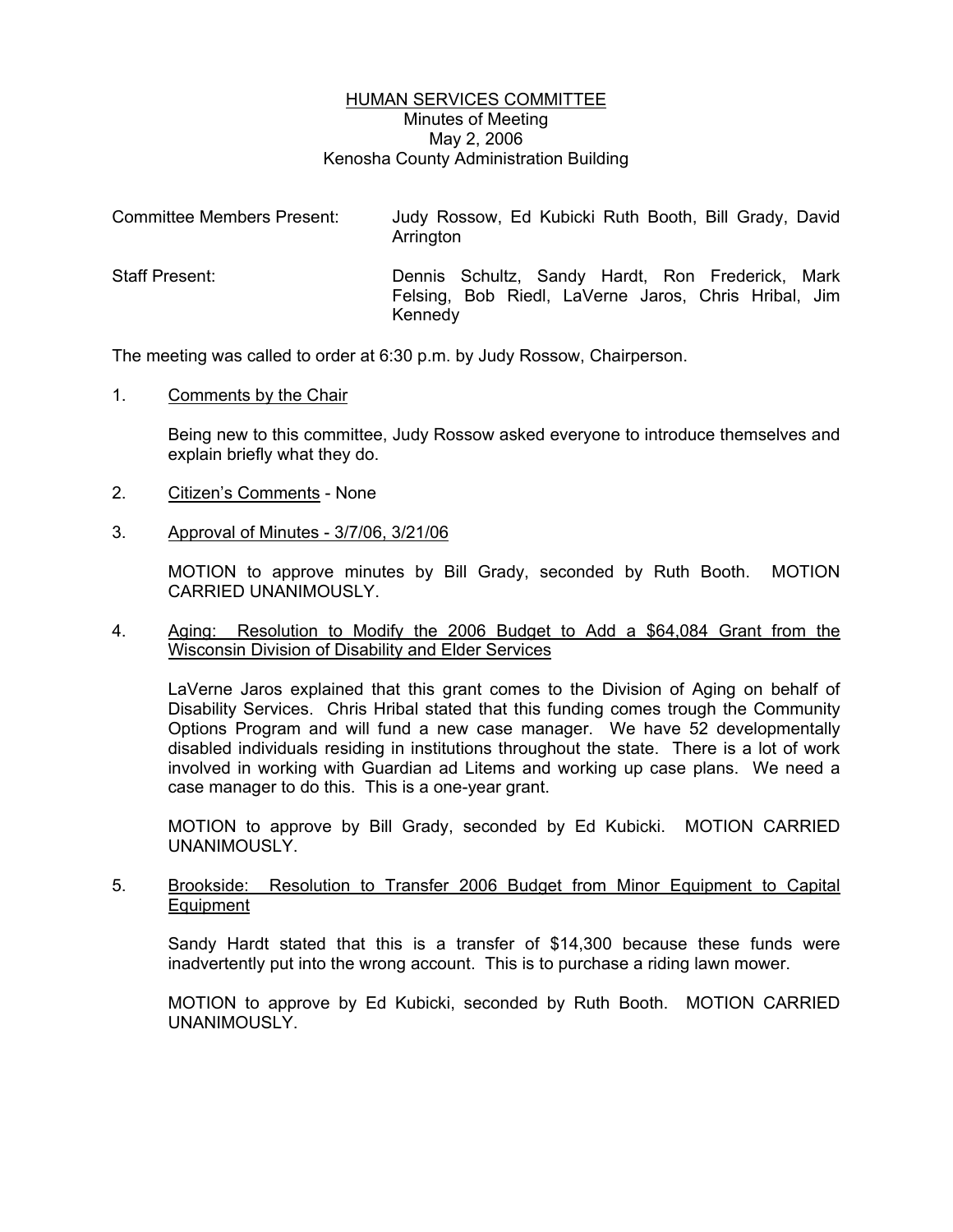# 6. Update on Family Care Expansion

LaVerne Jaros said that currently persons needing long-term care can receive financial assistance in a nursing home. Family Care will allow people to stay in their homes and receive care. The State is moving very quickly to initiate Family Care statewide. However, the State does not want individual counties running Family Care; they want regional providers. CCO in Milwaukee has applied to run Family Care for Kenosha, Racine, Waukesha, Ozaukee and Washington counties. This will have a tremendous impact on our budget. Our fiscal staff is working on an analysis which we will bring to you at a later date. The State has an expectation that the counties will still put levy into this, and we have expressed our reservations on this in a letter to the State. We may not have fast access to dollars when we are not in control.

Ron Frederick distributed a handout and stated that persons with developmental disabilities are being relocated. This is a system that has been around since the early 70's. This population will be transitioned into a managed care environment. We currently have 330 individuals on our active case management roster. Of these 330 people, 234 are in residential or institutional settings, 193 receive day programming services, 218 receive CIP funding (federal Medicaid funds). There are 245 individuals on the waiting list.

### 7. Such Other Business as Authorized by Law

Dennis Schultz stated that this committee requested an update on Brookside staffing problems. Bob Riedl, Sandy Hardt, and he have had meetings on this matter. It is a very complex problem, requiring a little more time to develop some solutions. We will report back in a month or two on this issue.

Jim Kennedy reported on the status of the homeless shelter. For about 2 years, a task force, consisting of representation from the County, City, and community agencies, has been meeting. The goal was to get away from INNS to a permanent site. The Shalom Center does need to move. Another agency has approached the Shalom Center with land to sell. The Shalom Center plans to submit a offer to purchase this land and hopes to begin moving forward in May. There is progress. Dennis Schultz reminded the committee that both the County and City each have offered \$250,000 towards this shelter.

Dennis Schultz extended an invitation to new committee members to tour the Job Center. Bob Riedl extended the same offer to tour Personnel.

Sharon Davis mentioned that the new committee members' agenda packet also included a listing of the Committee's meeting dates for 2006. She asked that the members please mark all of these dates in their calendars, especially the October 18th date, which is the joint committee meeting to approve the 2007 DHS budget.

### 8. Committee Members Comments - None

Bill Grady commented that it will be difficult to raise enough money to build a homeless shelter. He requested that Dan Melyon attend the next meeting to speak on the Shalom Center's capital fund raising plan and to explain how their board intends to proceed.

Mr. Grady also requested another issue on next month's agenda: 'Brookside's CNA's Recruitment and Retention'.

9. Adjournment